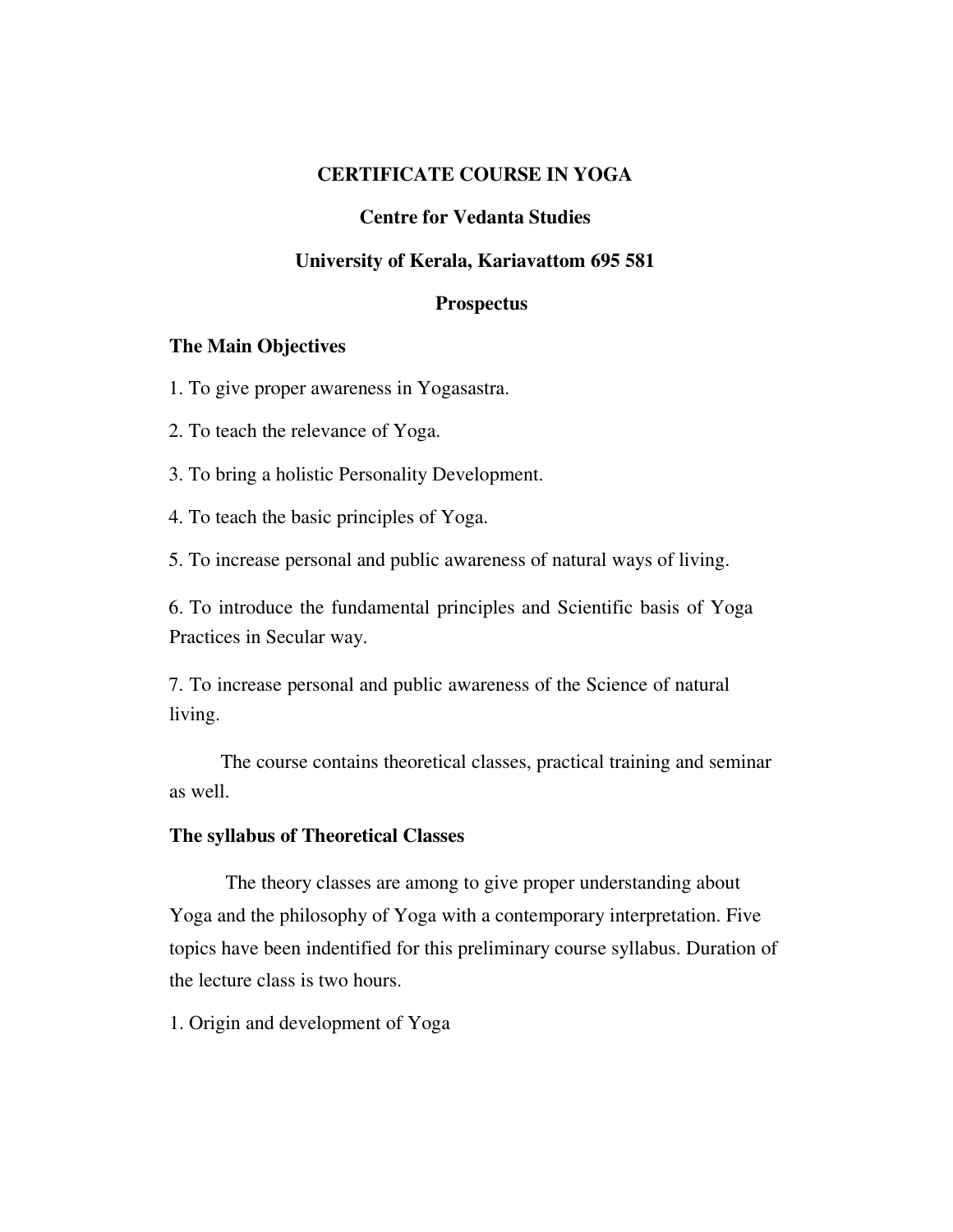- 2. The Ethical principles of Yoga.
- 3. Cleansing Principles of Yoga .
- 4. Rules and Principles of Yoga
- 5. Rules and Instructions for practice of Yoga .

6. Pranayama

7. Dhyana

#### **Practical training**

In addition to the theory classes, the participants should undergo a practical training programme. This is intended to provide an orientation to the trainees in which they have acquired through their theoretical classes

## **Seminars**

In addition to the theoretical and practical components a third dimension is given to the program for the purpose of giving chance to the students to understand more about the relevance Yogasastra. For this purpose the candidates are requested to participate in one seminar and one debate session of one day duration.

#### **Examination**

This Three months Certificate course is a non formal education scheme. In the final phase of the course a written examination of three hour duration will be conducted to the participants.

#### **Certificate**

The certificates will be issued for the students who are successfully completing the course.